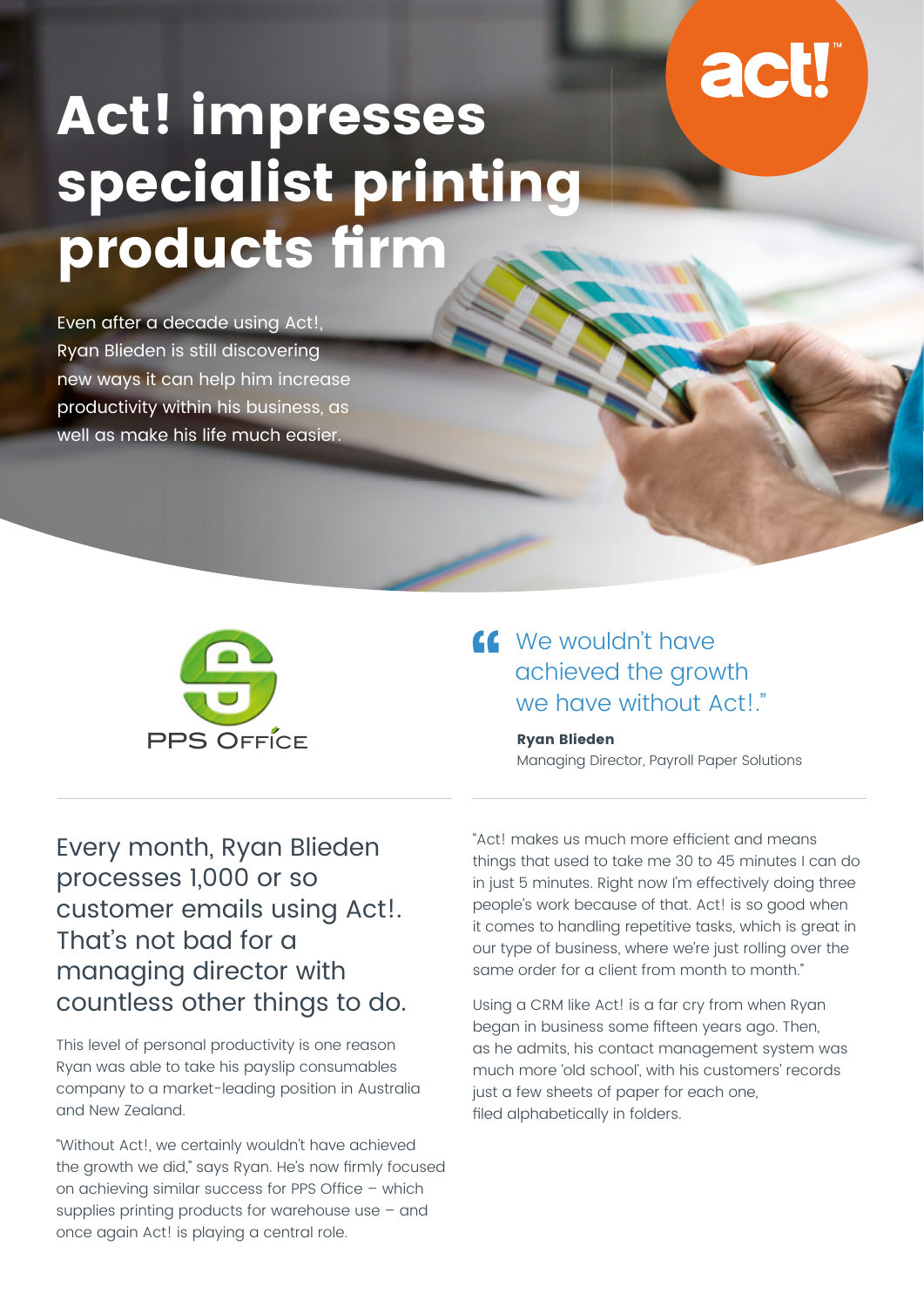### **No time-consuming set up**

Not until his sister joined the company and pointed out the inefficiencies of his system did Ryan accept that he needed some sort of database management system. So he took the plunge and tried replicating his paper-based system using FileMaker.

"It was cheap, but it fell short in quite a few areas. And as we were growing, it was obvious we needed a better CRM that could cope with a bigger database but was still affordable for us as a small business," says Ryan.

"I was attracted to Act! because of how adaptable it was right from the start, so we didn't have to spend so much time customizing it as we had to with FileMaker."

It's a lesson that Ryan's keen to pass on, so when he heard about another firm in the same building falling into the same trap, he felt obliged to share his own experience with them.

**ff** Speak to an Act! Certified Consultant about what you want to do and they can tweak Act! to help you achieve it. You'll save yourself a load of time."

#### **Ryan Blieden**

Managing Director, Payroll Paper Solutions

#### **Getting even more from Act!**

Ryan is also learning more about Act! himself, thanks to the advice he's been getting from an Act! Certified Consultant.

"They've always been there when I've needed advice or assistance on how to improve processes," says Ryan. "They've also been really good at pointing me in the right direction so I can learn how to use the software better."

When PPS upgraded to the latest version, Ryan decided to check out the library of 'how-to' video tutorials for Act!. To his surprise, he found there were "bits of Act! that had always been sitting there, but which I'd never used."

Additionally, Ryan also discovered that the way he had set up his systems wasn't necessarily the best way to do it. That was a revelation. For instance, he realized he could use the Opportunities feature in Act! to manage product costs, prices and customer discounts more effectively.

"I was about to go and reinvent the wheel before I found that out," says Ryan. He also saw that he could be making much better use of Act! to dramatically cut the time spent preparing quotes.

Based on his newfound knowledge, Ryan's advice to anyone just starting out with Act! is, "watch those videos and get to know more and more about Act! and how you could be using it. Then speak to an Act! Certified Consultant about what you want to do and they can tweak Act! to help you achieve it. You'll save yourself a load of time."